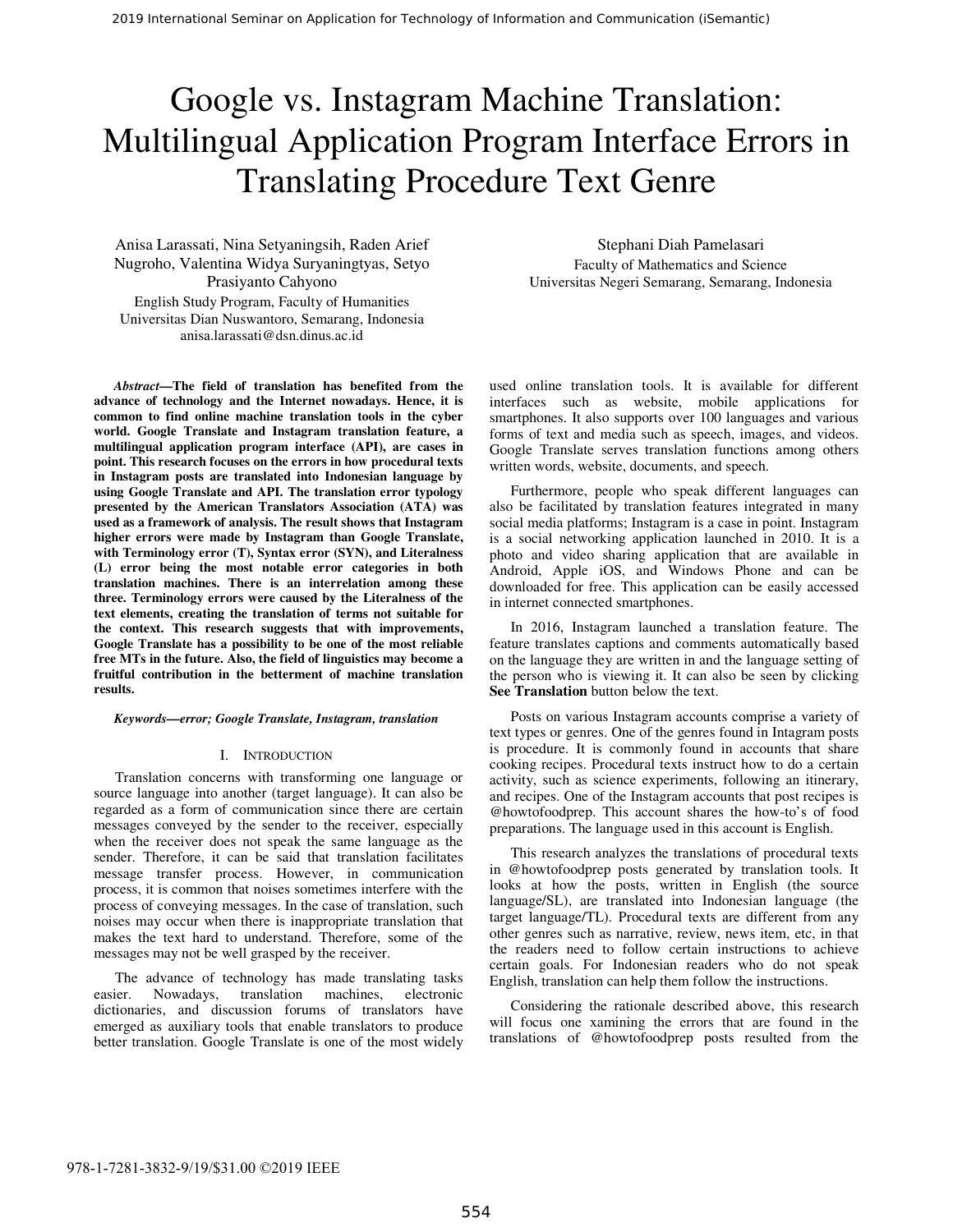Instagram translation feature and Google Translate respectively.

### II. THEORETICAL REVIEW

## *A. Machine Translation (MT)*

The discussion over technology involvement in translation field of study always covers two kinds of technology; they are Computer Assisted Translation Tools or CAT Tools and Machine Translation or MT [1], [2]. The difference lies within the actor who or that conducts the translation process. The former puts human translator as the one who translates a text, while the latter places machine as the one that is responsible in translating a text [3], [4], [5]. In the field of information technology, engineers have been developing MT since the 1940s, but the technology usually referred to as multilingual application program interface is continuously undergoing software update due to frequent technical errors up to now [6]. Many believe that the errors occur due to the linguistic architecture approach used by MT. The approach itself is also famously known as The Vauquois Triangle[7]. From it, we can identify that MT has three approaches in translating a source language (SL) text, they are direct approach, transfer based approach, and *interlingua* approach [7]. The figure below illustrates the architecture of the approach.



Fig. 1. The Linguistic Architecture of Machine Translation

Direct approach is an approach that enables the analysis of the SL and resolves the SL ambiguity. Aside from the analysis of the SL, the approach allows the program to find the target language (TL) equivalence and analyze the syntactical arrangement of the TL. The approach activates the function of machine or program to imitate the syntactical arrangement of the SL, separate the morphological inflections to get the base form, and match the arrangement in the SL and TL dictionaries. The program component involved in this approach is bilingual dictionary database and computer programs that can analyze and generate a text lexically and morphologically.

 Transfer based approach is the stage where the program converts the SL to the TL. The stage has three levels; the first level is converting the SL text to its intermediate representation molding as parse trees. The second level is the conversion of the representation to its equivalent in the TL. In this stage, the program analyzes the abstract representation of the SL. The analysis itself varies from syntax transfer to semantic one. During the syntax transfer, parse trees that are formed to imitate the TL structure appear and convert the SL input. The transfer process uses map structures equivalents

from the SL to the TL whose results are modified in accordance with the syntax and semantic boundaries of the TL.

The last stage is the generation of the TL. This approach is commonly known as the *interlingua* approach. The approach is considered as the most appropriate approach in multilingual system. The approach has two stages, they are the analysis stage (from the SL to its *interlingua*) and the generation stage (from the *interlingua* to the TL). During the process in this approach, the content of an SL sentence is analyzed syntactically and semantically. The result is an *interlingua* content that is free from the language structure of both SL and TL. The *interlingua* content itself is being referred to as the intermediary internal representation of the SL. In order to create the TL, a computer program performing the language analysis generates the *interlingua* to the TL. Many scholars believe that these three approaches are still expected to make translation errors because the incorrect *interlingua* inputs [6]. That is why the phenomenon of translation errors made by two of the biggest multilingual translation programs, i.e. Google Translate and Instagram Translation, becomes our focus of the study in this article.

#### *B. Machine Translation (MT) Errors*

The advancement of translation technology such as online dictionary, translation website, and others may, in one hand, make the translation process faster and easier. However, translating one language to another is not as simple as changing the vocabulary of the source language into the target language. Translation process often involved other aspects to take into consideration such as cultural, contextual, and grammatical aspects of language which unfortunately may not be thoroughly understood by MT.

One of the most well-known MT is Google Translate. The convenience provided by Google Translate is the key aspect which makes it one of the most popular translation machines nowadays. It can translate word, texts, and even the whole website by just a simple click. Aside from its popularity; however, researchers have found some errors made by Google Translate. Study of [8] on Indonesian-English translations of news item texts in websites translated by Google Translate has highlighted 13 categories of errors. The errors that are ranged from the highest occurrences to the lowest are: grammatical errors, terminology errors, omission errors, syntax errors, mistranslation/misunderstanding errors, literalness/faithfulness errors, usage errors, punctuation errors, addition errors, ambiguity errors, word form errors, capitalization errors, and spelling errors.

Another similar research has also been conducted by [9] who used different type of text with different language pair, English-Persian. Their research on the accuracy and appropriateness of Google Translate in translating Oliver Twist text has outlined the inability of Google Translate to translate the English verb tense to Persian, which in turn, made the translated passages became unacceptable. In addition to that, grammatical errors in translation of aspects, passives, and compounds were also occurred in the translation output.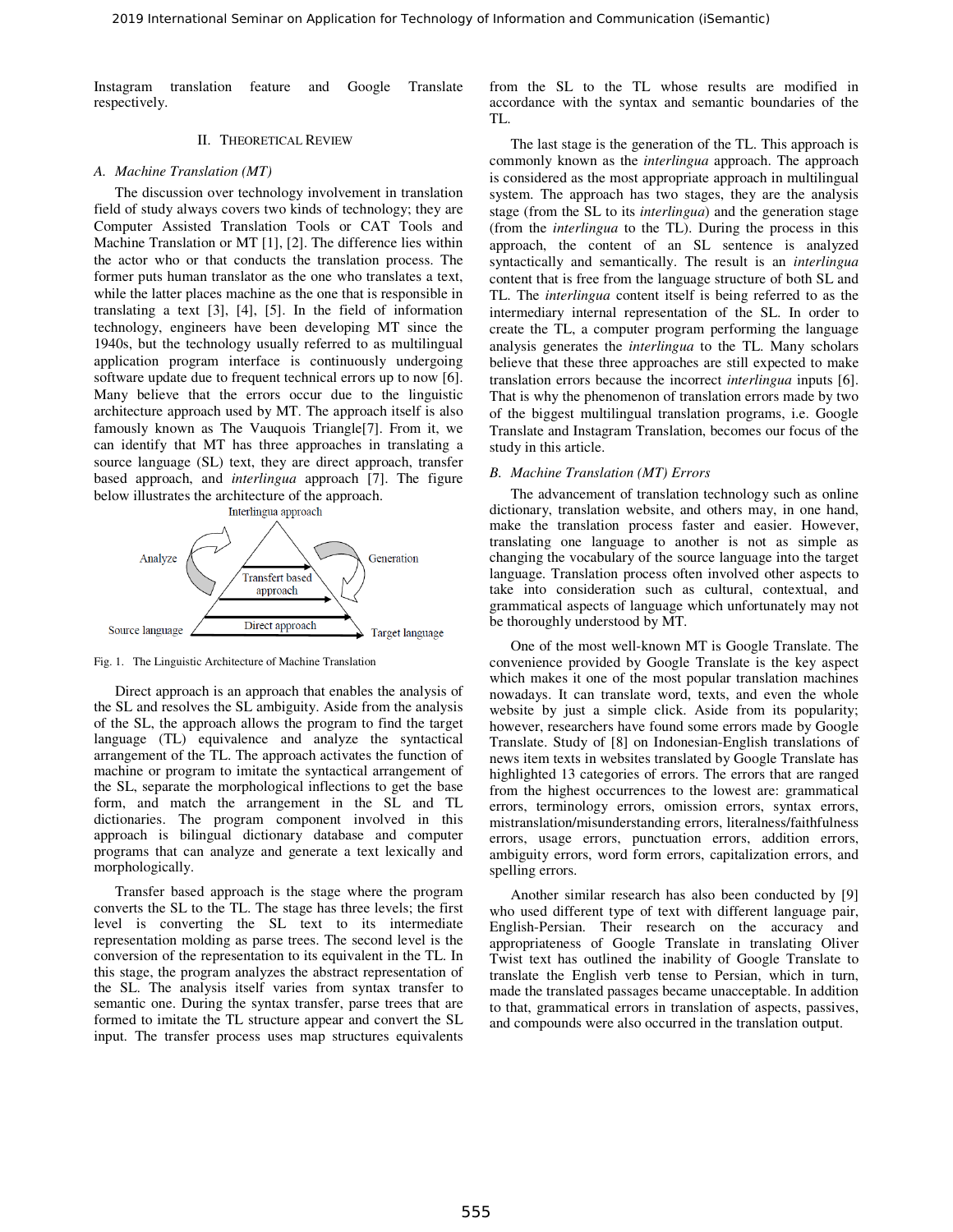In the community of practice of academic language teaching, the widespread use of web-based MT such as Google Translate is inevitable. Non-native students tend to rely on Google Translate to overcome their language barrier or to complete their assignments. The study of [10] had tried to look into the implication of the use of Google Translate in the academic setting. They asked their students to submit an essay in their first language which was then translated into English by using Google Translate. The results of the translations were analyzed for their errors by using [11] error coding. They argue that the results of the translations were far from being perfect or error-free. However, they believe that MT, just like any other technologies, will be develop and getting more sophisticated over time. The development of MT will give a significant influence on the teaching of Languages for Academic purposes and help both the students and the instructors during the process.

The increasing use of social media also contributes to the development of MT. Some social media such as Instagram have been equipped with instant translation button. It provides the "see translation" button/link to translate the caption from English to target language and vice-versa. However, the resulting translations are still far from error-free. Research on Instagram translation error is still limited compared to Google Translate. One current research on Instagram error translation was conducted by [12]. Her study compares the translation made by Instagram MT and university students. The translation results from both sources were then rated for their quality by a professional translator and researcher. The results show that human translator produce better translation results than Instagram MT in both formal and non-formal language.

#### *C. Procedural Texts*

Procedural texts aim to provide information and directions in a sequenced way so that the readers can perform the activities appropriately and successfully. The structure of a procedural text generally consists of 1) goal, which is an introductory statement that presents the purpose of the activity, 2) the list of materials or equipments used in the process, and 3) the sequence of steps that are presented in order in which they should be completed.

Procedural texts also have characteristics in terms of the language, commonly referred to as the language features. These may include the use of temporal conjunction (*first, second, before, after*), the use of imperative sentences (*Put the pasta, Wash the potatoes, Pick it up.*), and the use of action verbs (*fold, measure, cut*) [13].

## III. METHOD

#### *A. Analytical Framework*

This research used translation error typology presented by the American Translators Association (ATA) [14] as the analytical framework since it is considered to be more applicable than [11] error coding. The coding of [11] focuses more on the academic English writing errors. On the other hand, ATA provided more comprehensive categorization of translation errors. They used this list of error categories as the framework for standardized error marking for professional translator certification. By using this analytical framework, we coded the data as shown in the following table:

TABLE I. FORMAT OF TRANSLATION ERRORS CODING

| No. | Word/Phrases/Sentences | Categories of<br>Errors | Comments |
|-----|------------------------|-------------------------|----------|
|     | Source Language        |                         |          |
|     | Instagram              |                         |          |
|     | Google Translate       |                         |          |

#### *B. Study Procedure*

The data of this research were taken from 3 Instagram posts of @howtofoodprep account. The samples were chosen purposively, that is, the ones that conform to the generic structure and language features of a procedural text. The text in each post was copied and pasted into Google Translate and then translated into Indonesian. As for the Instagram translation features, the **See Translation** button was simply tapped to generate the translation. The translation results were then coded and further processed for analysis.

## IV. RESULT AND DISCUSSION

The data investigation process that has been done throughout three Instagram posts revealed a total of 95 and 37 errors made by Instagram Translation and Google Translation respectively. The general findings of each error typology can be seen in the following table below.

TABLE II. GENERAL FINDINGS OF ERRORS MADE BY INSTAGRAM (IG) AND GOOGLE TRANSLATE (GT)

| No.            | <b>Error</b>      | Freq.          | $\%$      | Freq.          | $\mathcal{G}_0$ | <b>Total</b>   | $\mathcal{G}_0$ |
|----------------|-------------------|----------------|-----------|----------------|-----------------|----------------|-----------------|
|                | <b>Categories</b> | of             |           | of             | <b>GT</b>       | of             | (IG             |
|                |                   | <b>IG</b>      | <b>IG</b> | GT             |                 | <b>Errors</b>  | &               |
|                |                   | <b>Errors</b>  |           | <b>Errors</b>  |                 | (IG &          | GT)             |
|                |                   |                |           |                |                 | GT             |                 |
| $\mathbf{1}$   | Terminolo         | 46             | 48%       | 23             | 62%             | 69             | 52%             |
|                |                   |                |           |                |                 |                |                 |
|                | gy(T)             |                |           |                |                 |                |                 |
| $\overline{2}$ | Syntax            | 17             | 18%       | 6              | 16%             | 23             | 17%             |
|                | (SYN)             |                |           |                |                 |                |                 |
| 3              | Literalness       | 16             | 17%       | 3              | 8%              | 19             | 14%             |
|                | (L)               |                |           |                |                 |                |                 |
| $\overline{4}$ | Usage $(U)$       | 3              | 3%        | $\overline{2}$ | 5%              | 5              | 4%              |
|                |                   |                |           |                |                 |                |                 |
| 5              | Word              | $\overline{4}$ | 4%        | $\mathbf{1}$   | 3%              | 5              | 4%              |
|                | Form/Part         |                |           |                |                 |                |                 |
|                | of Speech         |                |           |                |                 |                |                 |
|                | (WF/PS)           |                |           |                |                 |                |                 |
| 6              | Addition          | 3              | 3%        | $\mathbf{1}$   | 3%              | $\overline{4}$ | 3%              |
|                | (A)               |                |           |                |                 |                |                 |
| $\overline{7}$ | Text Type         | $\overline{4}$ | 4%        | $\mathbf{0}$   | $0\%$           | $\overline{4}$ | 3%              |
|                | (TT)              |                |           |                |                 |                |                 |
| 8              | Omission          | $\mathbf{1}$   | 1%        | $\mathbf{1}$   | 3%              | $\overline{c}$ | 2%              |
|                | (O)               |                |           |                |                 |                |                 |
| 9              | Other             | $\mathbf{1}$   | 1%        | $\theta$       | $0\%$           | $\mathbf{1}$   | 1%              |
|                | $errors-$         |                |           |                |                 |                |                 |
|                | Meaning           |                |           |                |                 |                |                 |
|                | Transfer          |                |           |                |                 |                |                 |
|                | (OTH-             |                |           |                |                 |                |                 |
|                | MTH)              |                |           |                |                 |                |                 |
| <b>TOTAL</b>   |                   | 95             | 100%      | 37             | 100             | 132            | 100%            |
|                |                   |                |           |                | $\%$            |                |                 |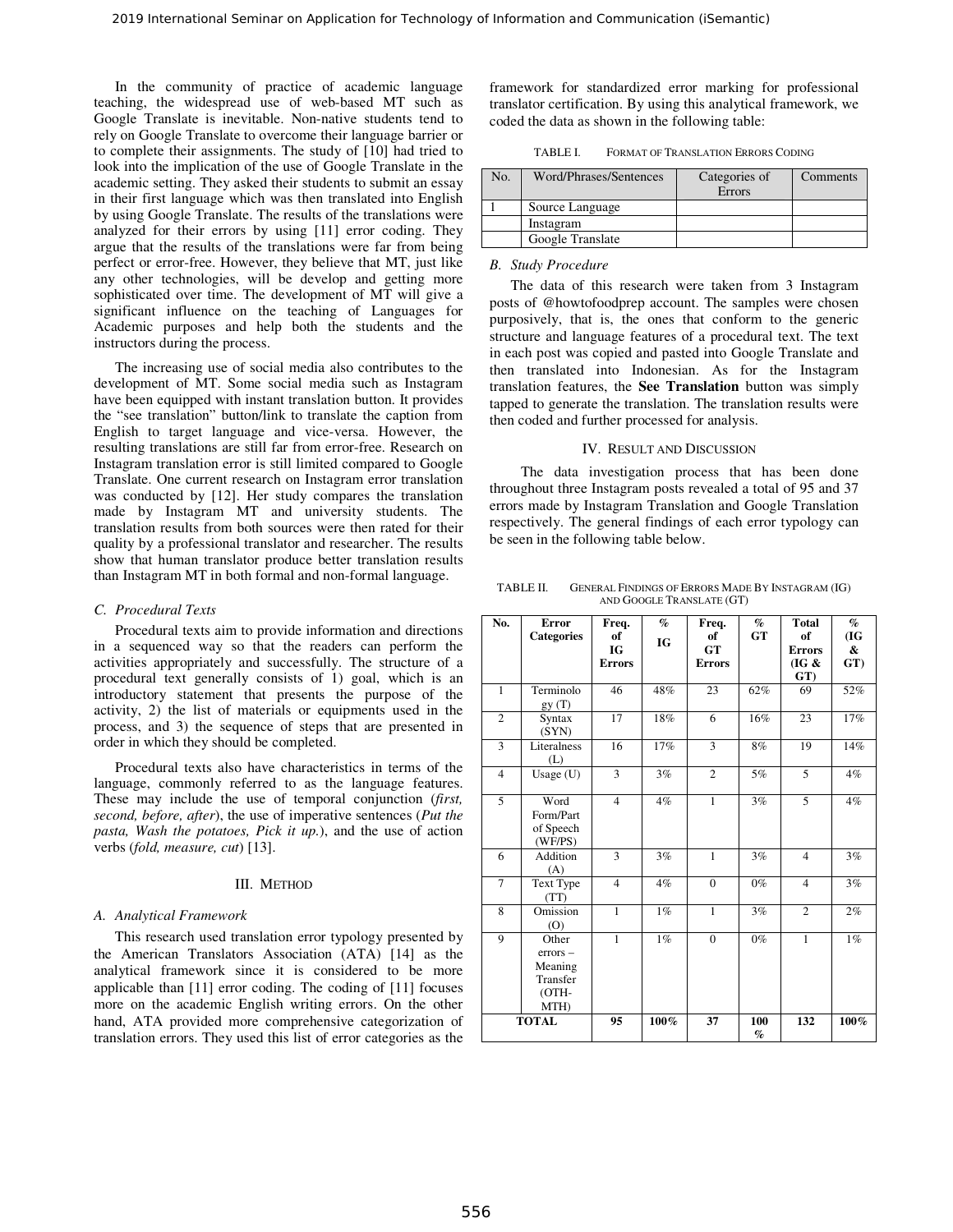In general, Instagram made higher errors than Google Translate. The table also shows that the three most notable error categories found in both IG and GT are Terminology error (T), Syntax error (SYN), and Literalness (L) error. These three categories are highly interrelated. The high number of Terminology (T) errors was caused by word-for-word translation (Literalness) of the phrases and sentences. Thus, most words were translated into terms that were not suitable for the context. As a result, most parts of the text, especially those produced by Instagram translation, were less acceptable and less natural. In some instances, Terminology (T) errors were also caused by words or abbreviations such as "tbsp" (tablespoon),"tsp" (teaspoon), and "lb" (libra or pound) in the source language that were not translated in to the target language. One of the examples of Terminology error is as follows:

# **Excerpt 1. Terminology error for technical term and content words**

SL : 1 lb chicken breast IG : *1 lb ayam payudara* GT: *1 lb dada ayam*

In this example, the term "lb" (abbreviation for Roman term *libra* or pound in English) is not translated into the appropriate Indonesian term "pon" by both Instagram and Google Translate."Lb" is not applicable in Bahasa Indonesia. Another terminology error made by Instagram in the example above is the noun "chicken breast" which translated into "ayam payudara". This translation result is highly unnatural and unacceptable since "payudara" in Bahasa Indonesian is used to refer to female breast or bust. Moreover, the word order does not follow the grammatical rules of Bahasa Indonesia (Syntax Error). The main noun of a compound word in Bahasa Indonesia is placed after the modifying noun. Thus, "dada (breast) ayam (chicken)" made by Google Translate is considered more natural.

 Sometimes, the errors found in a phrase or sentence can be further breakdown into several categories which are also interrelated to each other. As seen in Excerpt 1, one of the causes of Terminology errors found in the data was the Literalness (L) of the translation result. In some cases, the Literalness (L) also caused the Syntax (SYN) error as seen in the following example:

## **Excerpt 2. The Literalness (L) and Syntax (SYN) errors**

SL : if you're preparing eating IG : *jika anda makan persiapan*

GT: *jika anda menyiapkan makanan* 

Excerpt 2 shows that the IG's translation follows the source language word for word and gives incorrect rendition of the intended meaning. It is because the word order of the translation does not follow the grammatical rules of Bahasa Indonesia. The verb *makan* 'eat' and noun *persiapan*  'preparation' which together became 'eating preparation' is not the intended meaning of the source language. On the other hand, GT gives more acceptable translation by correctly translated the part of speech and word order into the target language. The verb *menyiapkan* 'preparing' and the noun *makanan* 'food' comes in the correct word order and gives the correct rendition of the intended meaning. It can also be easily understood by Indonesian native speaker.

Another example where three categories of error found in one phrase can be seen in the following excerpt:

## **Excerpt 3. The Literalness (L), Syntax (SYN), and Terminology (T) errors**

- SL : Sea salt and fresh ground black pepper to taste
- IG : *laut garam dan tanah segar lada hitam untuk mencicipi*
- GT: *garam laut dan lada hitam segar secukupnya*

In the above example, the word for word translation of the phrase made by IG caused Syntax and Terminology error since the arrangement of words does not conform to the syntactic rules of Bahasa Indonesia. The incorrect order of the compound noun *laut garam* makes the translation result highly diverge from the intended meaning. The noun *laut* 'sea' which occurs before *garam* 'salt' means 'the sea of salt' in Bahasa Indonesia.

 IG also uses the incorrect term *tanah* 'soil' for the word 'ground'. Thus, makes the translation *tanah segar lada hitam* 'fresh soil black paper' sounds very unnatural for Indonesian readers. On the other hand, GT gives more acceptable and natural translation.

 The examples above clearly describe that Instagram made a lot more errors than Google Translate. Instagram fails to recognize words with multiple meanings such as 'ground' and 'breast', and fails to use the correct terminology for the appropriate context. Instagram also tends to made Syntax error as a result of their Literalness in translating the source language.

 The frequency of other error categories appears only in less than 10 occurrences. Usage (U) occurs when the collocation of the words is not correct. Word Forms / Parts of Speech occur when the word form is different from the source language, such as verb which translated into noun. Addition (A) occurs when the translation contains word that does not occur in the original source language. Text Type (TT) error occurs when the register or the style of the translation is inappropriate. For example, the procedure text which requires step-by-step instruction that used imperative *membagi* 'dividing' instead of infinitives form *bagi* 'divide'. Omission occurs when there are words being deleted in the target language. Other errors – Meaning Transfer (OTH-MTH) is used to code the translation error that does not fit the descriptions of other categories.